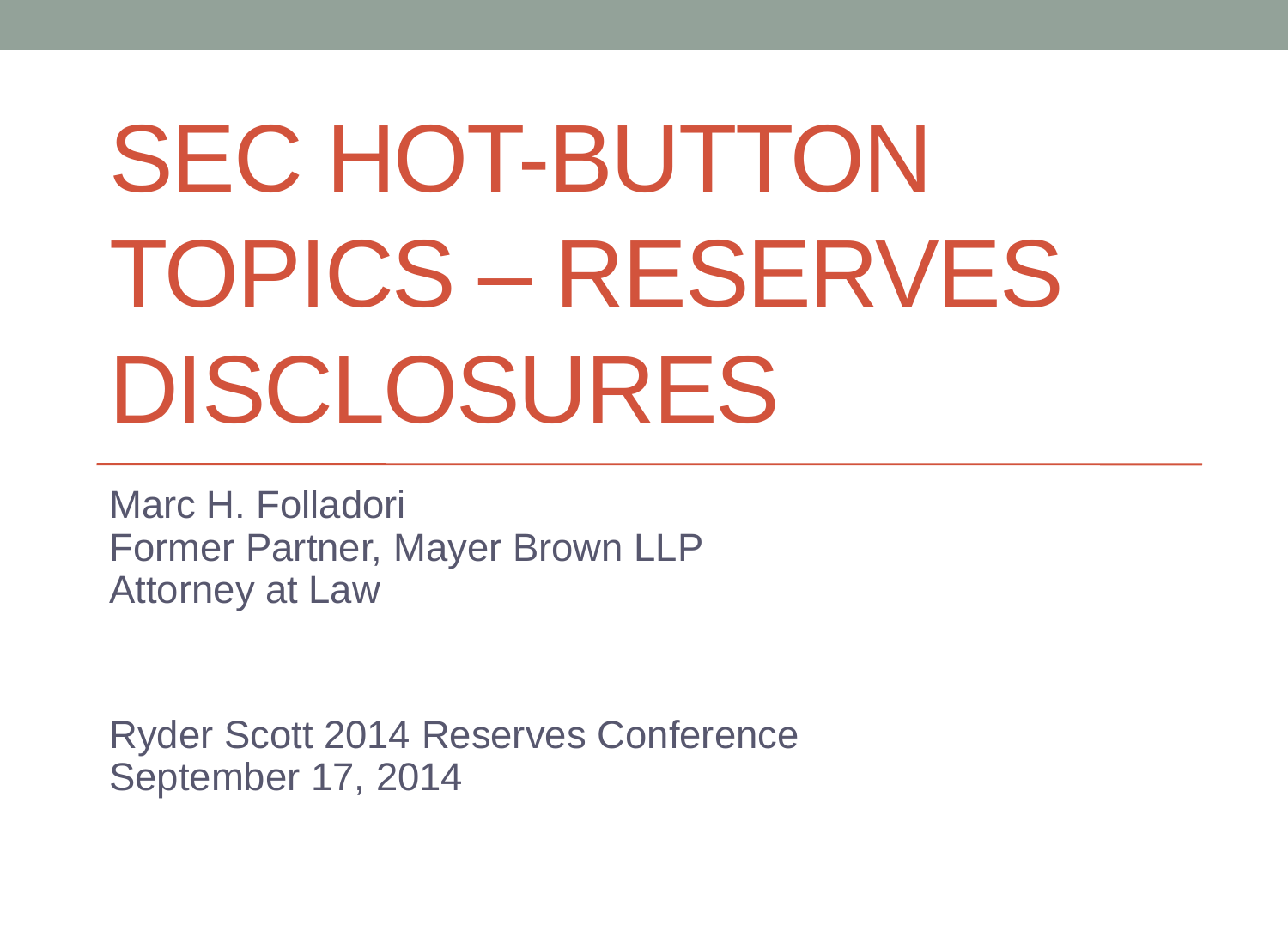#### **Overview**

- December 2008 SEC amended its oil & gas disclosure rules (Regulations S-X and S-K)
	- First effective for annual reports/registration statements for companies' fiscal years ended December 31, 2009
- Applicable accounting rules amended in 2010
- Comment letters: views expressed in correspondence by staff on companies' compliance with amended rules
	- Letters issued to date: broken down into 4 periods for review purposes: (i) 2010 – mid-2011; (ii) mid-2011 – mid-2012; (iii) mid-2012 – mid-2013; and (iv) mid-2013 – mid-2014
- Compliance & Disclosure Interpretations (CDIs) issued in October 2009 — two additional CDIs added in 2013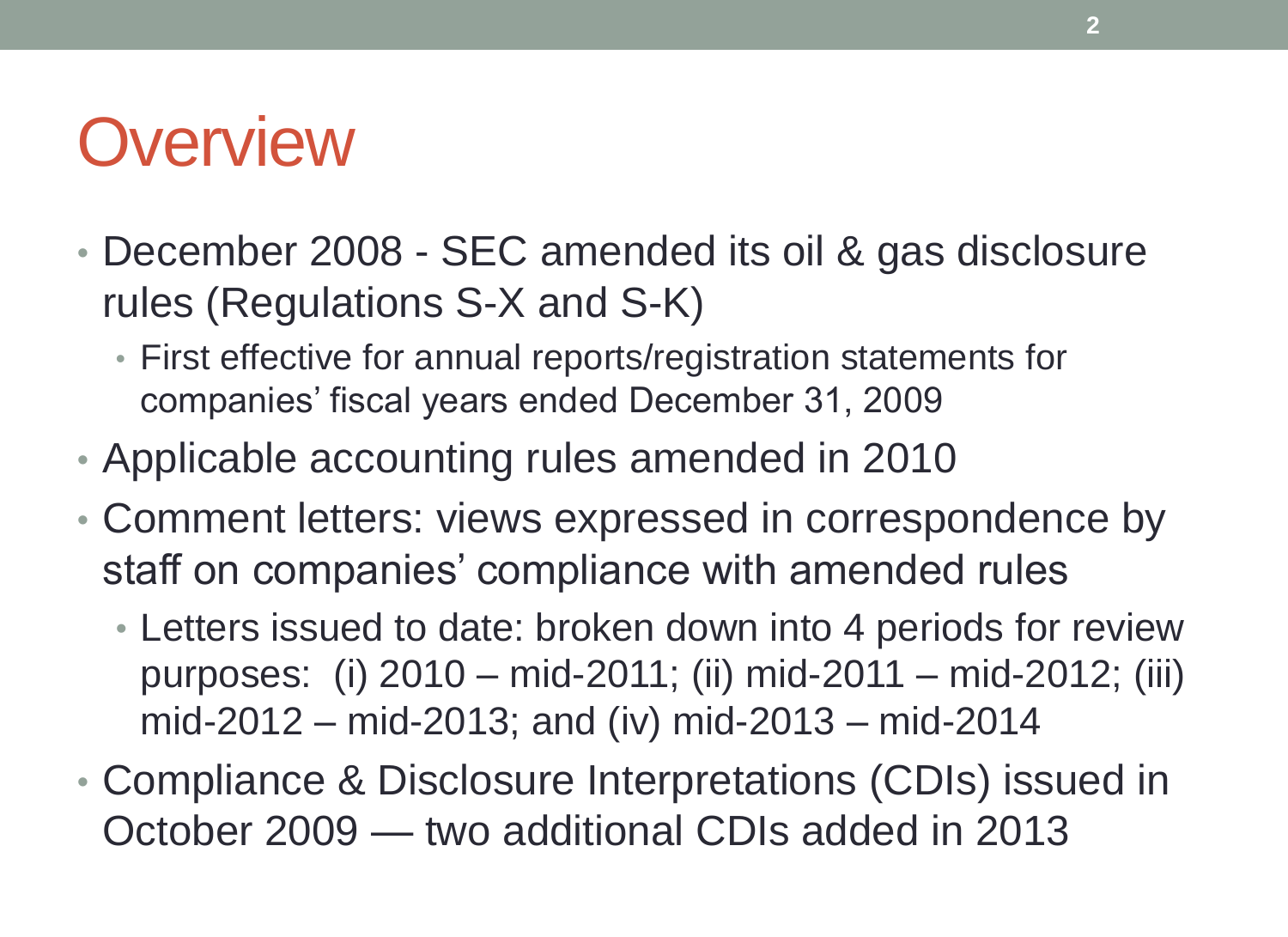## Observations: 2013-2014 Comments

- Higher volume of comment letters issued by staff
- More IPOs in 2013-14
- More comments on disclosures in filings by MLPs
- Comparisons of current disclosures to those in prior filings
- Comments on press releases, website presentations
- More probable and possible reserves disclosures
- Development of PUDs
- Changes in reserves
- Granular accounting comments, particularly on costs
	- Standardized measure for discounted future net cash flows (SM)
	- Capitalized costs for purposes of ceiling and impairment tests
- Disclosure of NGLs separately from oil and natural gas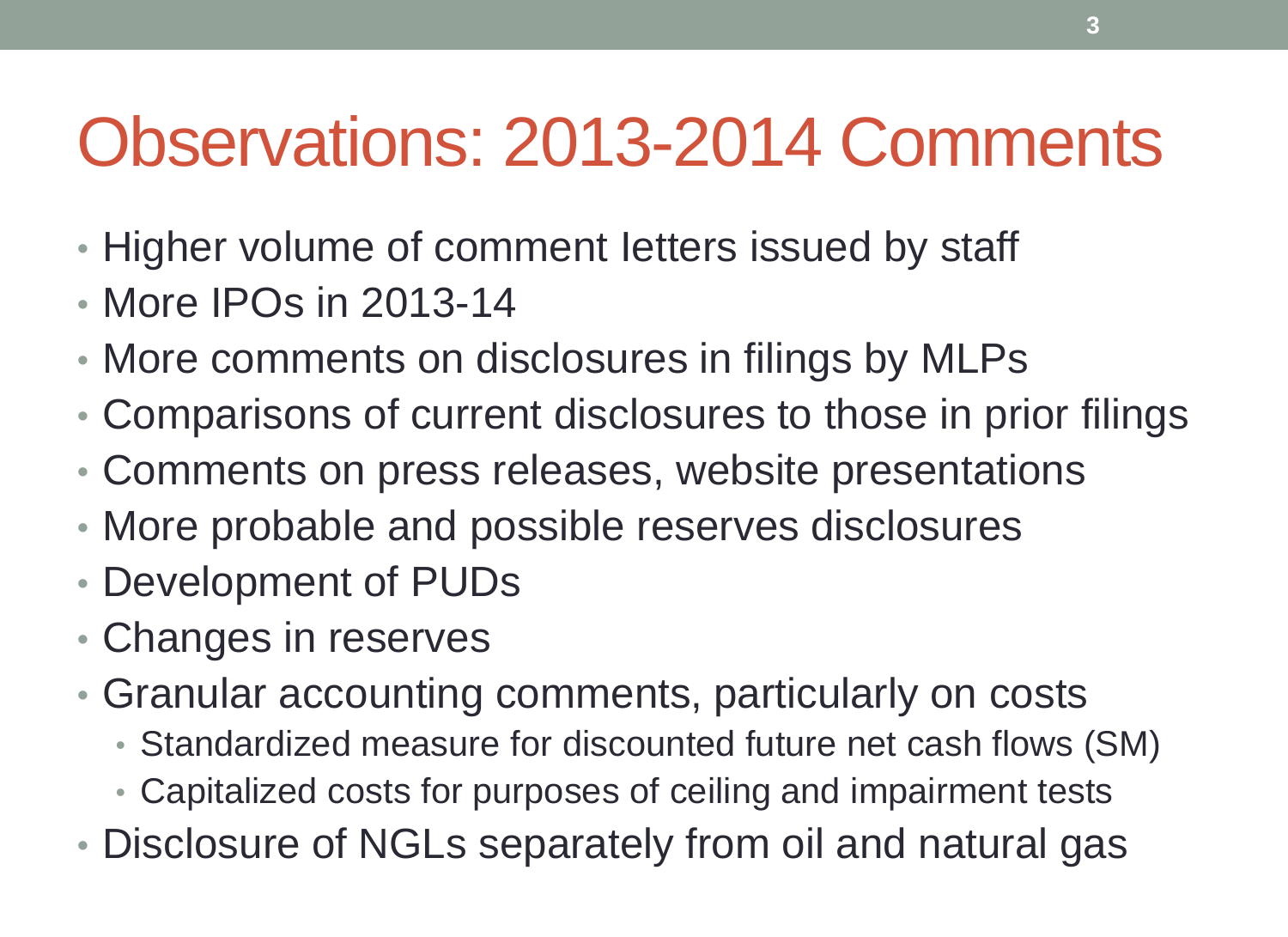## Development of PUDs

- PUDs development and five-year rule
	- $\cdot$  "2013 drilling will be limited to holding acreage" staff: confirm that your company's PUDs will be developed in 5 years
	- ―We do not have a *material* amount of PUDs that have remained undeveloped for 5 years or more" – staff: disclosure not compliant
	- Recent rate of PUD development (converting PUDs to PDs) did not support position that all PUDs would be developed in 5 years
	- "Special circumstances" exception from 5-year rule
- Uncertainties regarding PUDs
	- Wells drilled in locations not serviced by sufficient gathering or transportation infrastructure – what is the impact that insufficient infrastructure may have on development of existing PUD locations?
	- Governmental approvals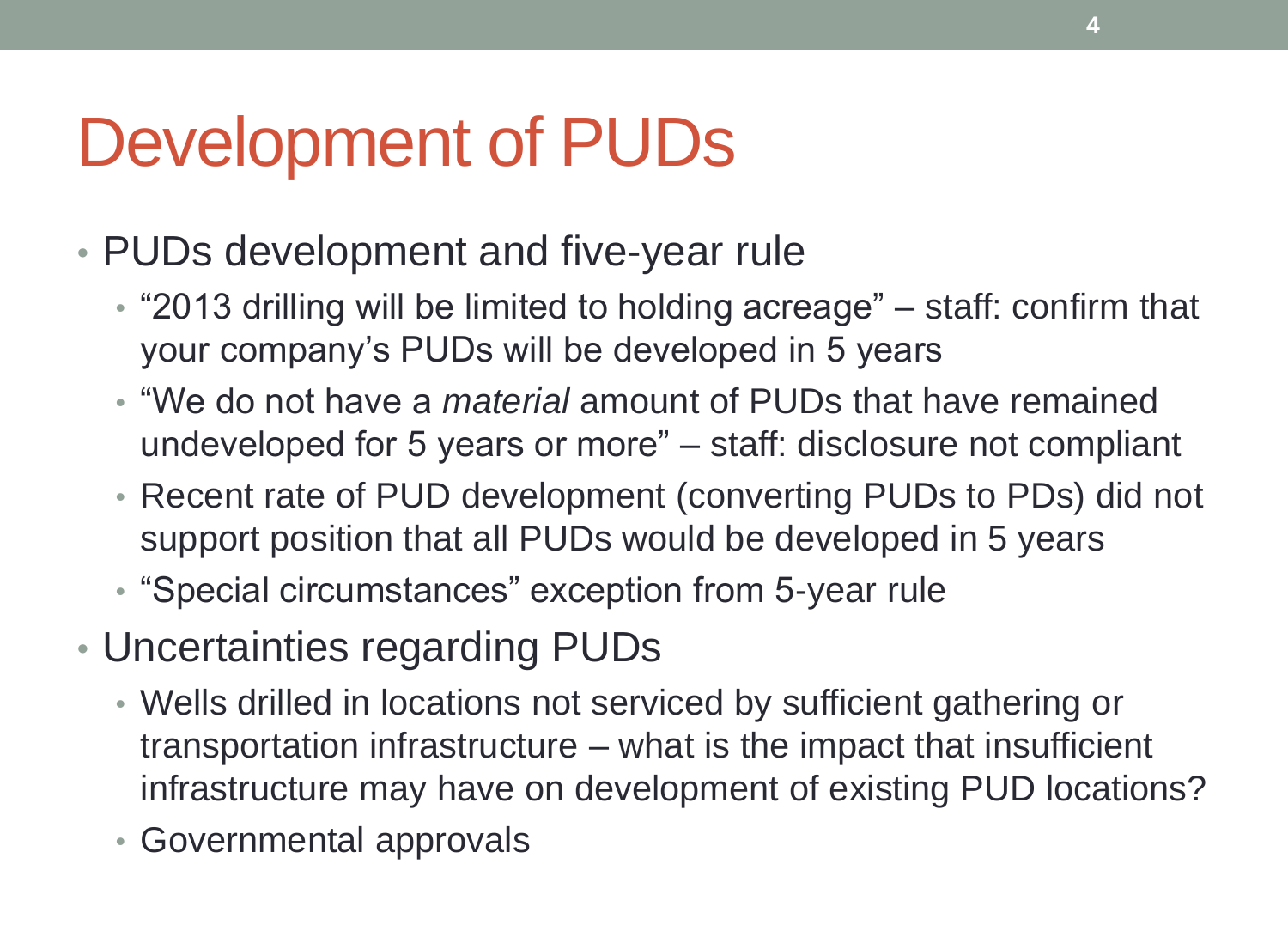#### Development of PUDs

- WPX Energy 10-K fye 12/31/12: "We have reduced our quantity of PUDs to be developed in 2013" – staff: disclose progress made during 2013 in converting your as-of-12/31/12 PUDs, including drilling results/delays
	- Has previously-adopted development plan been amended? To what extent were (i) wells drilled according to revised schedule or (ii) any locations removed from your proved reserves?
- Explain differences between your historical and projected unit development costs for development of PUDs
- What are plans for PUD locations that will generate future net revenue but have negative present net worth?
- What are reasons for your reduced conversion rate in 2012 & the reduced projected conversion rates for next 5 years?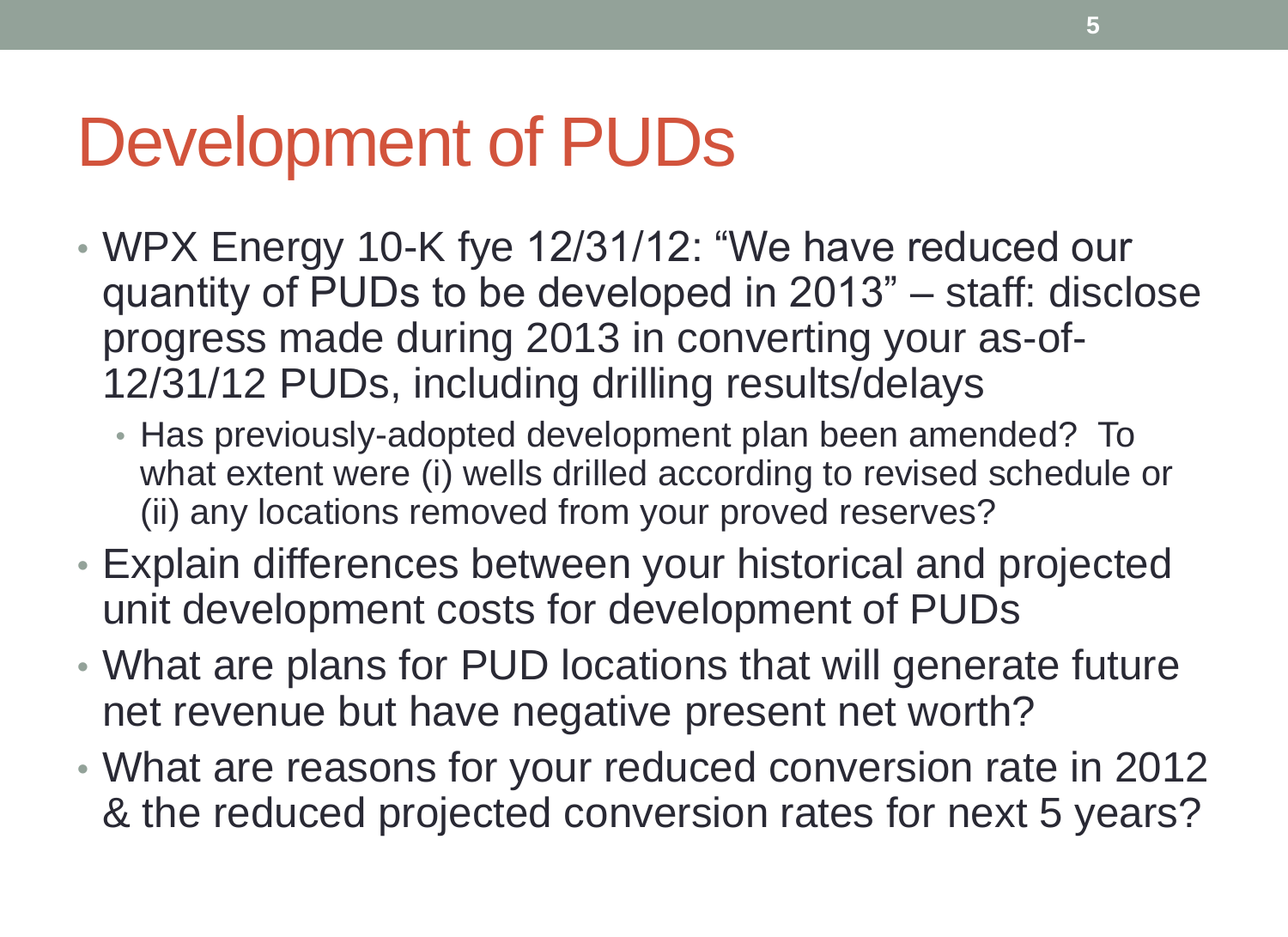## Expiring Undeveloped Acreage

- Soon-to-expire leases/concessions and effect on PUDs assigned to locations to be drilled after expiration dates
- How will you address extension of your legal rights to the lease? By paying delay rentals?; are they available?; are they material? By drilling & producing to hold the lease?
	- Disclose quantities of PUDs attributable to locations in expiring acreage, your progress to convert the PUDs - are all these PUD locations included in a management-adopted development plan indicating that the locations will be drilled prior to expiration?
- Provide explanation where important economic factors or significant uncertainties affect particular components of a company's proved reserves – FASB ASC 932-235-50-10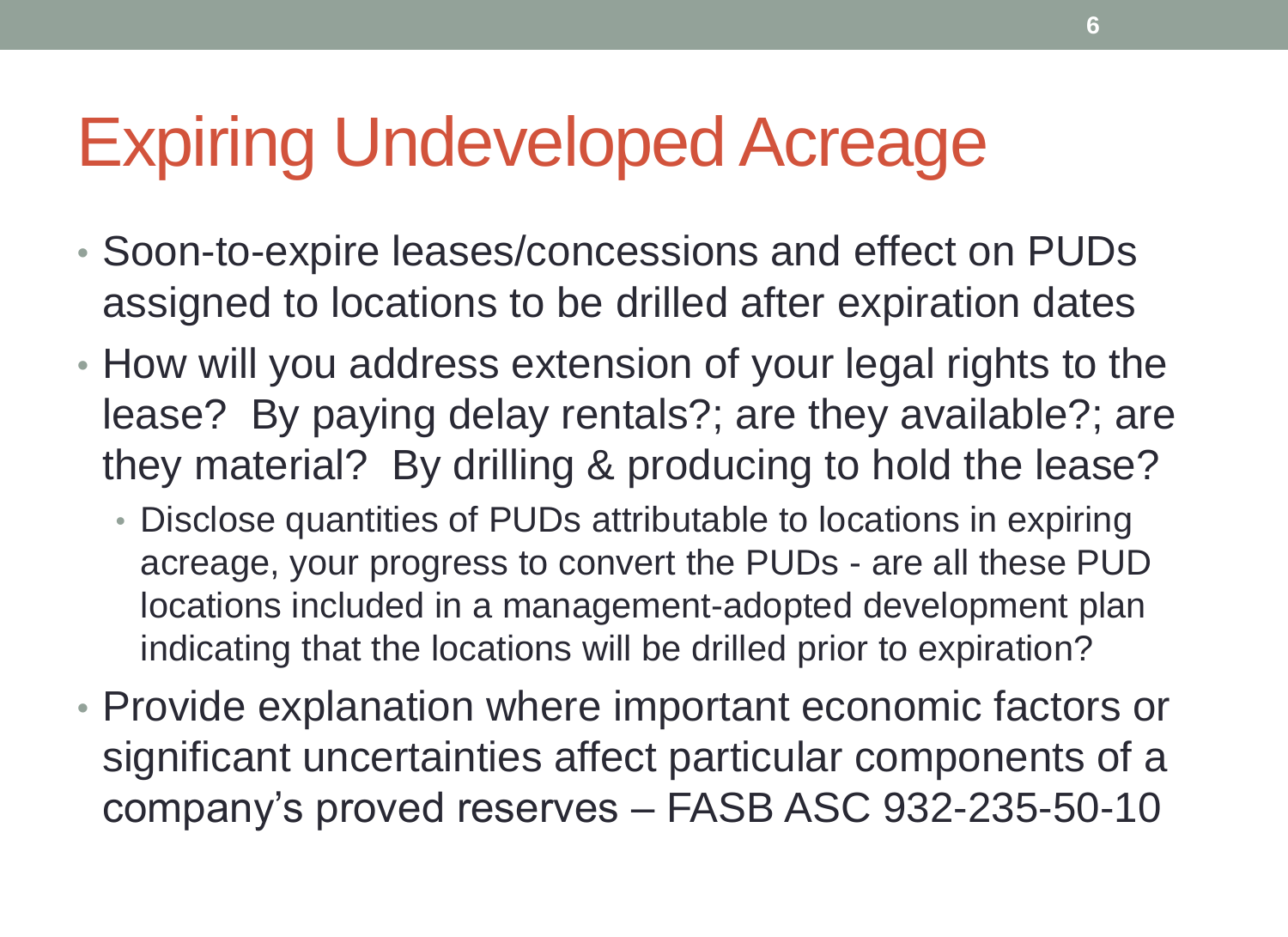## Separate Product Types (NGLs, Etc.)

- Where applicable, separate disclosures are required for natural gas liquids (NGLs)
	- FASB ASC 932-235-50-4 & -5: If "significant," net quantities of interests in PD and PUD NGL reserves must be disclosed separately and not aggregated with other categories (*i.e.,* crude oil)
	- Reg S-K §1204(a): NGLs are considered to be a "final product" production must be disclosed on basis of each final product sold
	- Reg S-K §1203(b): Disclose separately (i) average sales price per unit produced & (ii) average production cost per unit of production
- "Liquids" is not considered a separate product type
- Does your presentation of daily net production of natural gas and average price sales of natural gas exclude amounts used for internal consumption?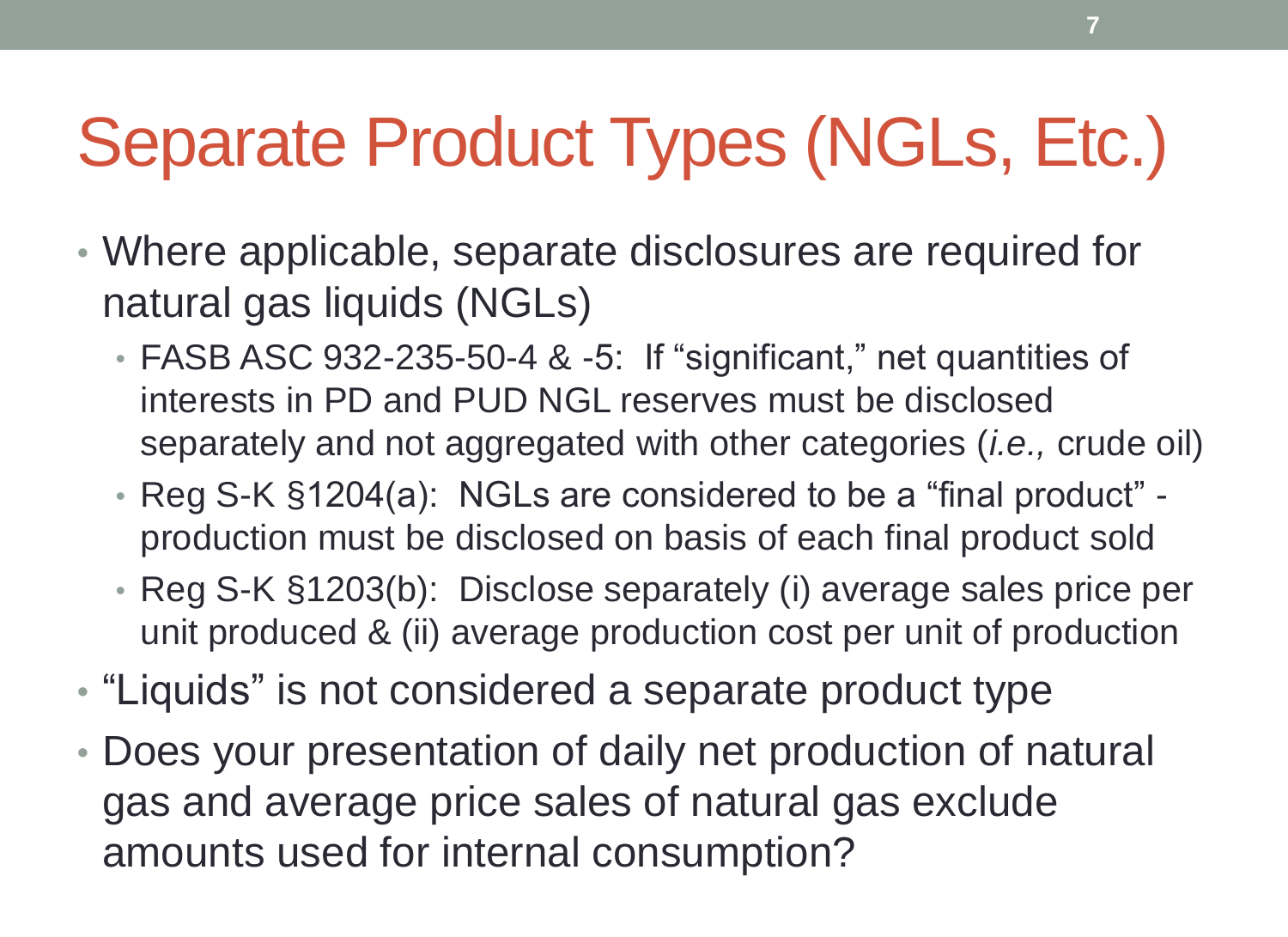### Reliable Technologies Used to Establish Appropriate Level of Certainty

- Explain extent to which booking of significant additional reserves is supported by 1 or more reliable technologies
- *Particularly* for PUD locations that are more than one direct offset away from a producing well
	- Quantify number of PUD locations and associated net reserves added that are more than 1 direct offset away from a producing well
	- Any of the wells drilled to date that were more than 1 direct offset away from a producing well determined to be non-commercial?
- If unproved (probable or possible) reserves are disclosed, must also provide general discussion of technologies used to establish appropriate level of certainty of estimates
- *Detailed* supplemental information sometimes requested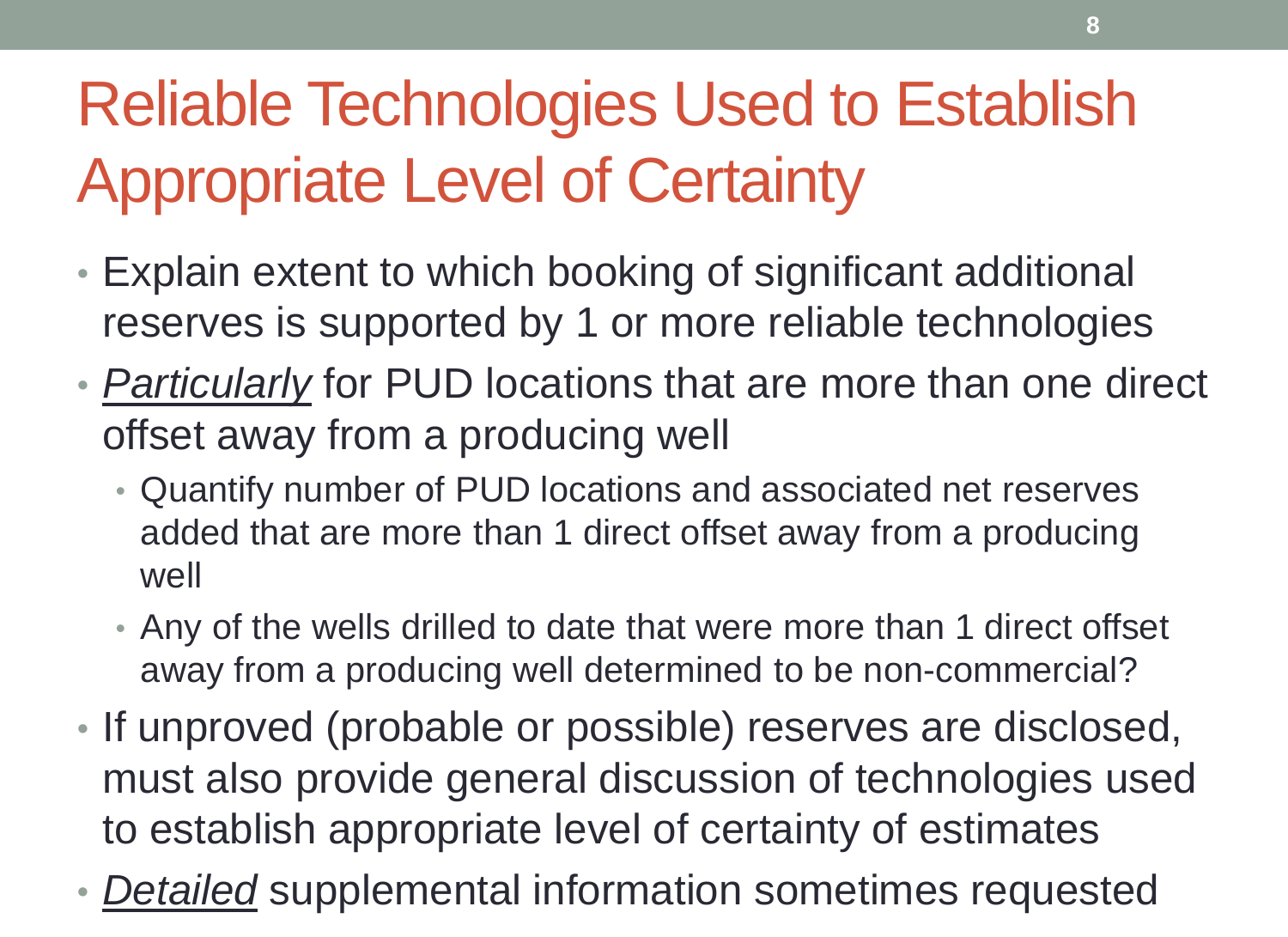## Changes in Proved Reserves

- FASB ASC ¶ 932-235-50-4 and -5
	- Must disclose (i) net quantities of proved reserves, PDs and PUDs as of the beginning and end of each year and (ii) changes in proved reserves during the year
	- The particular causes of the changes must be shown separately along with an appropriate explanation of significant changes
- Disaggregate changes attributable to 2 or more separate causes
- Reg S-K §1203
	- Must (i) disclose material changes in PUDs that occurred during the year (including PUDs converted into PDs), and (ii) discuss the investments and progress made during the year to convert PUDs to PDs, including capital expenditures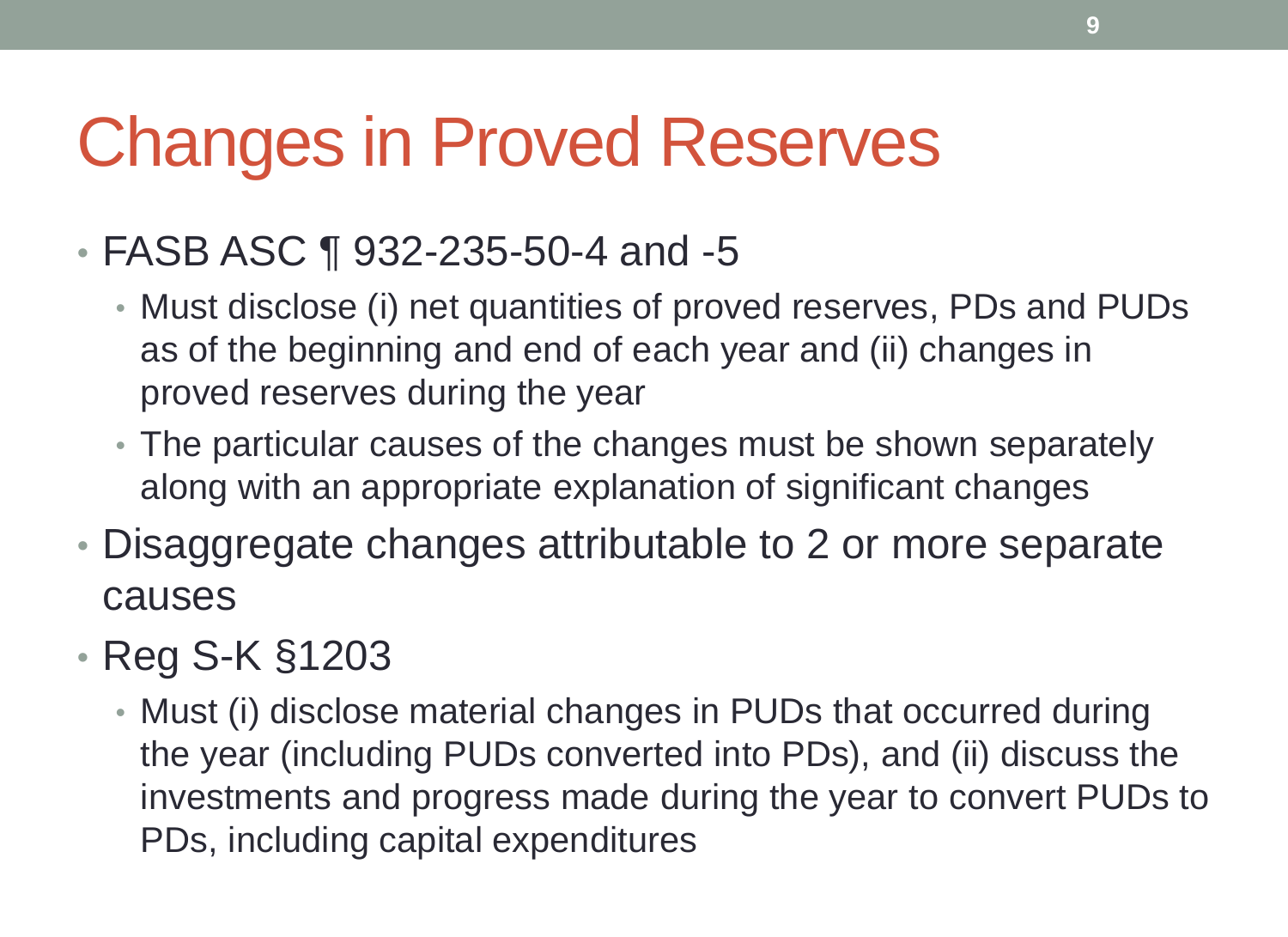## Changes in Proved Reserves

- Insufficient reasons given for revisions if due to well performance, clarify reasons for performance revisions – were revisions concentrated in a few wells or spread across all proved reserves?
- Company disclosed increases to PUDs during fiscal 2012 partially due to restoration of reserves to PUD status that had been previously reclassified to probable reserve status
	- Staff requested information about change in circumstances leading to initial move of the PUDs to probable status & how company concluded that expected ROR was sufficient to restore the PUDs
- Staff often requested a tabular quantitative reconciliation of the overall changes in PUDs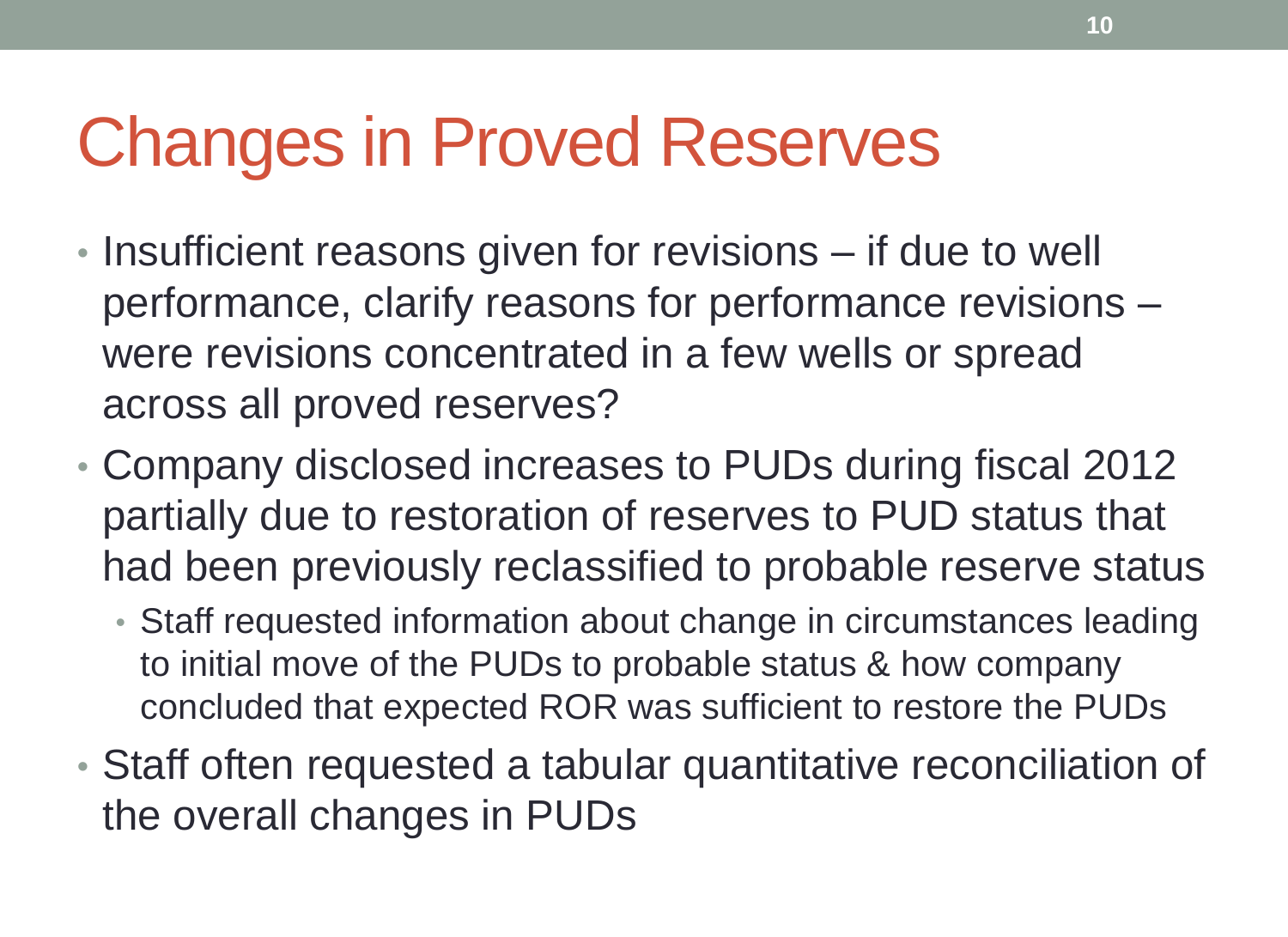#### Reserves - Miscellaneous

- Disclosures not compliant with Instruction to Reg. S-K §1202
	- USGS assessment "estimated mean undiscovered technically recoverable reserves of 599 million bbls of oil and 19 tcf of natural gas"
- Company owned mineral-interest-only acreage operated by a third party – staff: must establish reasonable certainty for PUD reserves booked on this and other non-operated acreage
- Prior conveyances of net profits interests & production payments – were any of company's proved reserves attributable to the net profits interest or production payment?
- Change in reserve quantities attributable to company's signing gas processing agreements – should change be classified as a revision or as the result of improved recovery, instead of an extension or discovery?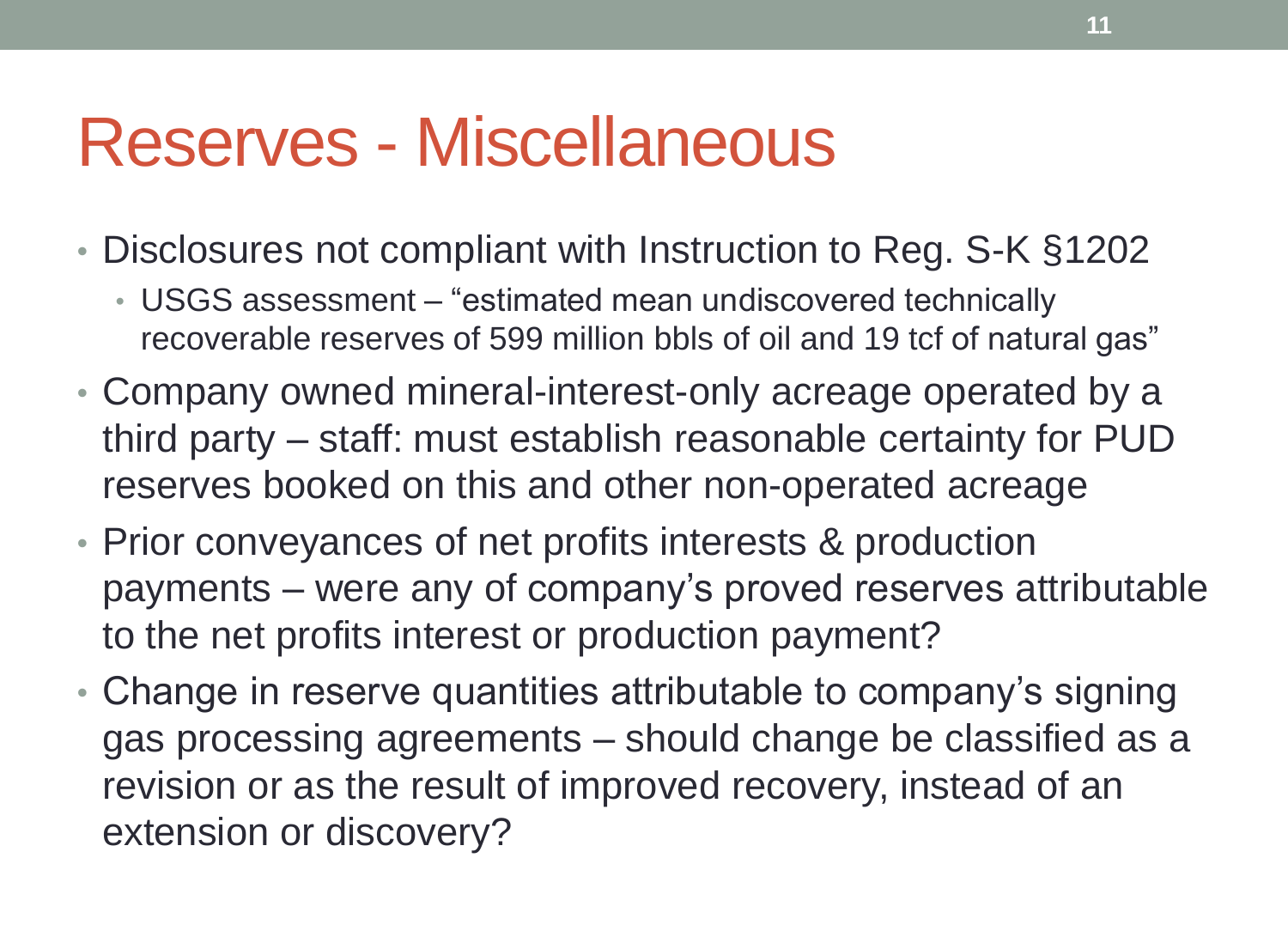#### Probable and Possible Reserves

- More disclosures of unproved reserves in filings companies often failed to disclose all matters required by Regulation S-K concerning probable & possible reserves
- Discuss the uncertainty related to estimates of probable & possible reserves - explain their relevance to disclosures
- Probable & possible reserves disclosures should not be in the financial statements or notes to financials - whether as supplemental oil & gas information or otherwise
- Do not disclose total proved, probable and possible reserves together in the aggregate, due to the different risk profiles of the 3 categories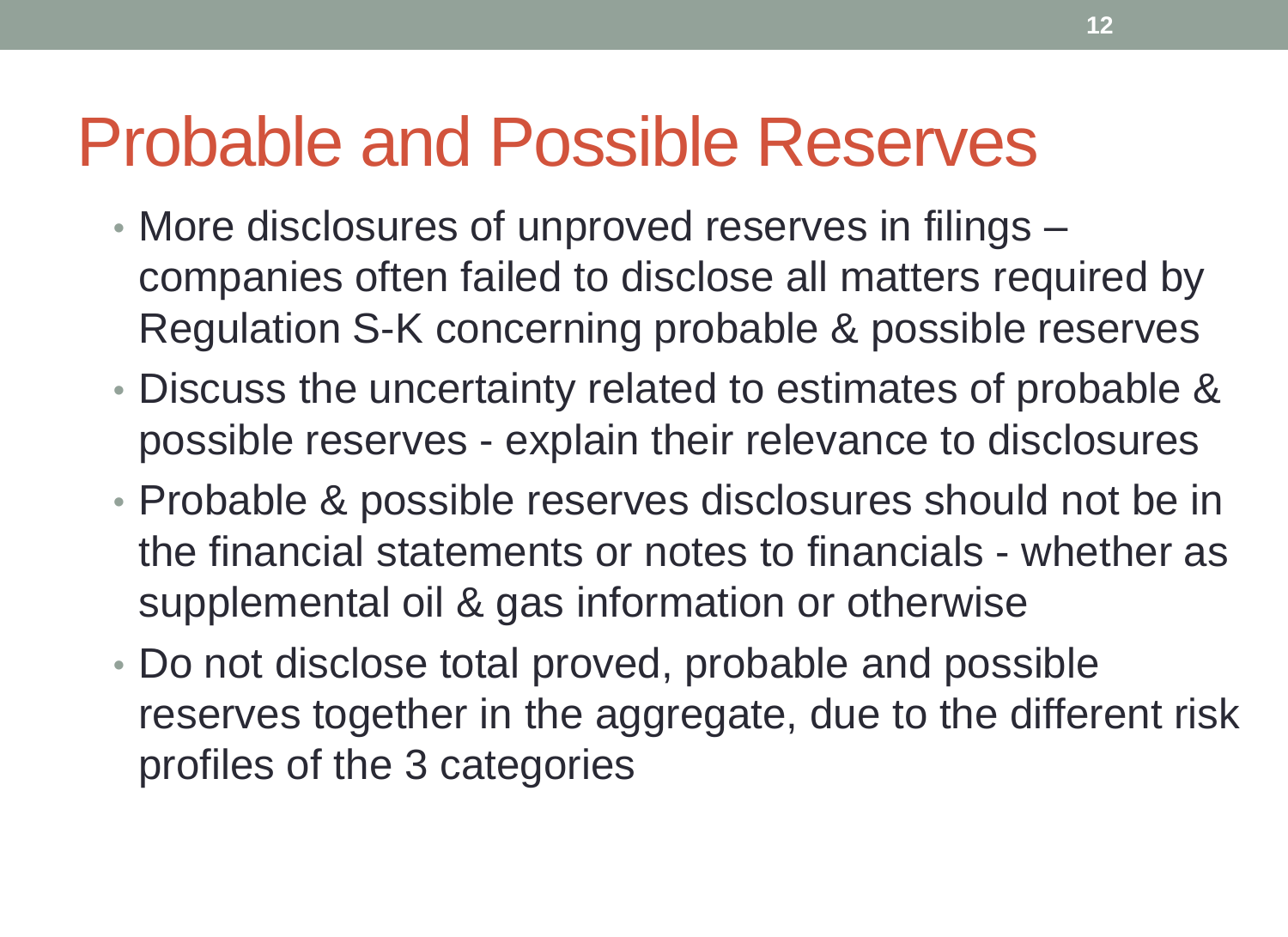## Engineers' Reports

- Failure to comply with all Reg. S-K §1202(a)(8) requirements
	- *E.g*., report did not state the purpose for which it was prepared, did not disclose proportion of company's total reserves covered by the report, etc.
- Inconsistent or conflicting information, data, etc.
	- *E.g*., pricing assumptions used for calculating SM in the forepart of the filing were not the same as those set forth in the engineers' report
- Continued requests by staff for *detailed* engineering data
- Qualifications of technical persons primarily responsible for overseeing the (i) preparation of the reserves estimates, and (ii) the reserves audit if a third party conducted a reserves audit
- Probable reserves were reported in the independent engineers' report, but not in the forepart of the filing itself
- Ancillary information referenced in the report (e.g., "attached Schedule A") but was not included with the exhibit/report filed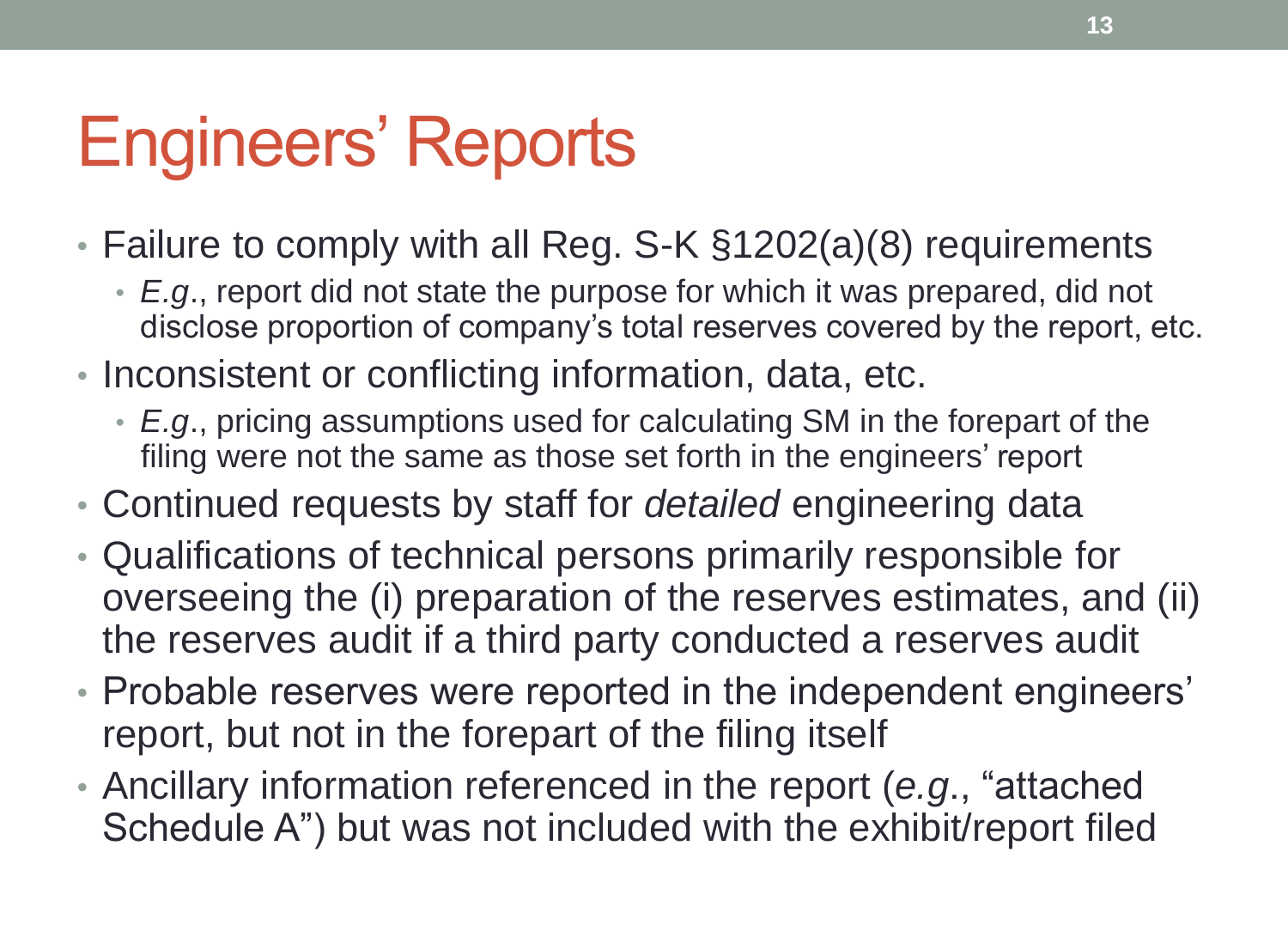## Costs & Prices

- FASB ASC ¶932-235-50 et seq Notes to Financial Statements
	- Property Acquisition, Exploration and Development Costs
- Treatment of various costs in calculating the SM & ceiling tests
	- *E.g*., certain upstream operating G&A expenses not included in calculating limitation on capitalized costs, because not well-level expenditures, but were included in future costs to calculate SM
- Staff requested a summary by cost center of ceiling test calculations + a reconciliation of those costs to either the balance sheet or the SM
- Were abandonment costs included in future development costs in calculating SM?
- Infrastructure costs of development projects
- Historical & projected development unit costs differ greatly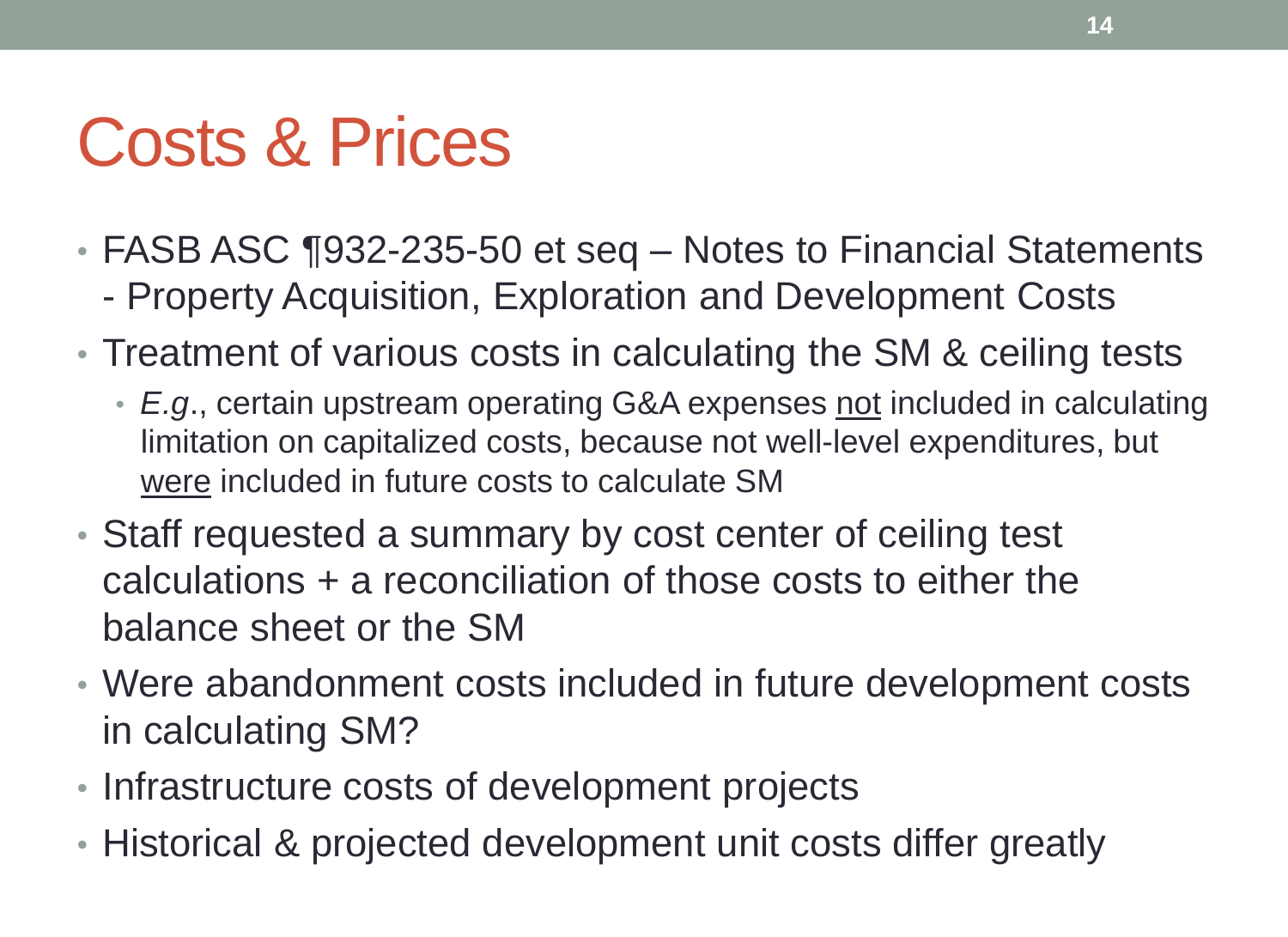## Costs & Prices

- Property acquisition, exploration & development costs were not calculated correctly under FASB ASC §932-235-50 definitions
- Average sales prices of hydrocarbons calculated incorrectly
- Cannot recognize gain on sale of properties unless there has been "significant alteration" of relationship between capitalized costs and proved reserves
- Explain how transportation costs were incorporated into estimation of proved reserves, future net income & the SM
- MLPs many questions about "maintenance capital expenditures" – underlying assumptions, how properties chosen, impact of derivatives, etc.
- Incorrect amortization of certain costs under successful efforts and full cost methods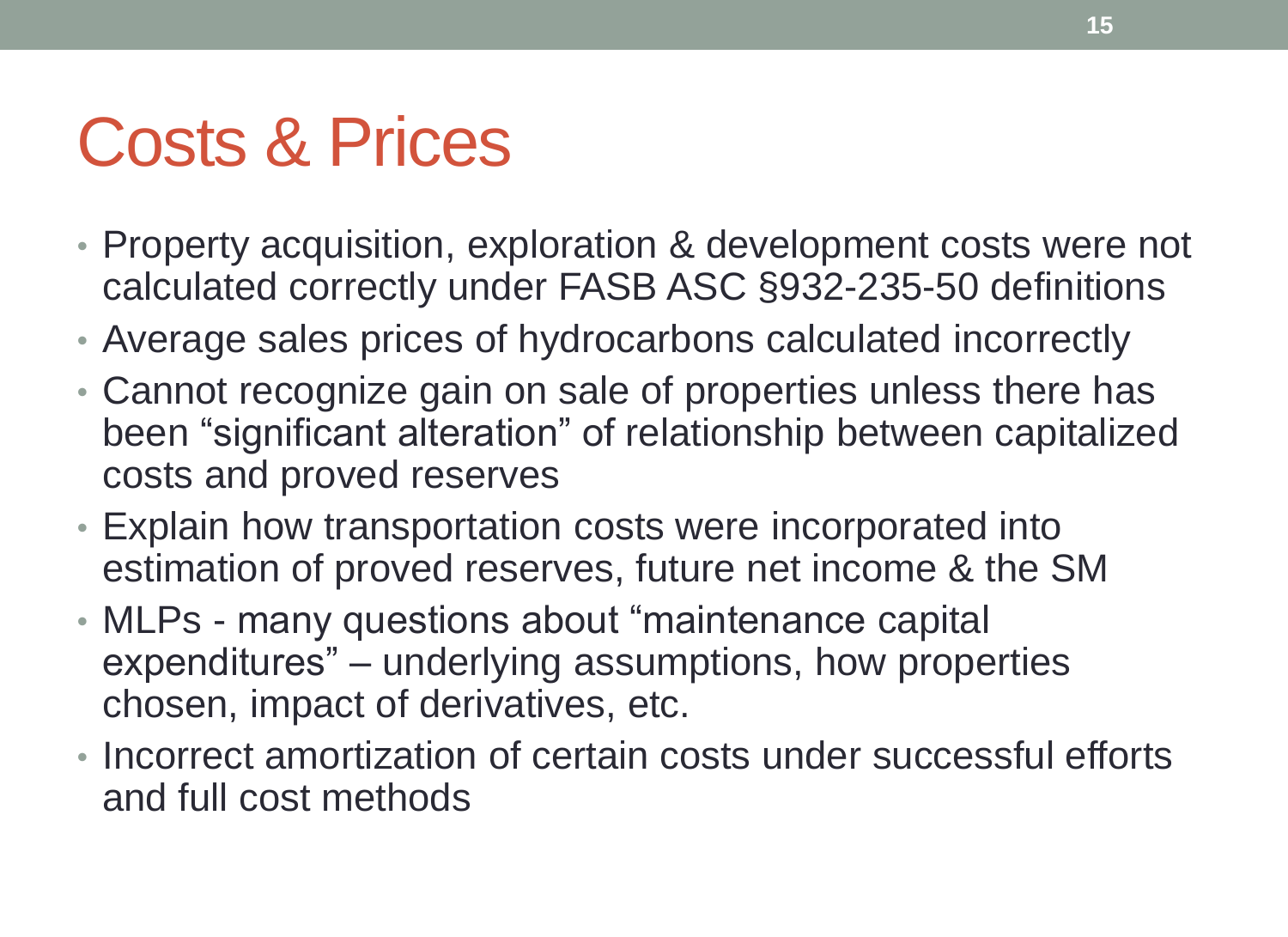## Shale Plays

- Concentration in shale plays often prompted requests from staff for more information & expanded disclosures
	- Requests for technical data to support PUD bookings *e.g*.:
		- Summaries in spread sheet format of gross estimated ultimate recoverable quantities in Bcfe & total lateral length of completion for each proved, probable and possible location in Marcellus/Utica
		- Rate/time plots for each of the 3 largest PD producing wells and for each of the 3 largest PUD locations in Marcellus/Utica
	- Reserve quantities added by drilling in Fayetteville Shale properties called into question in light of downward revisions of locations in area due to well performance – staff: additions reasonably certain?
	- Where significant % of net undeveloped acreage to soon expire
	- Miscellaneous questions: about projected declines in well costs; rebooking of PUDs that had been removed during 2012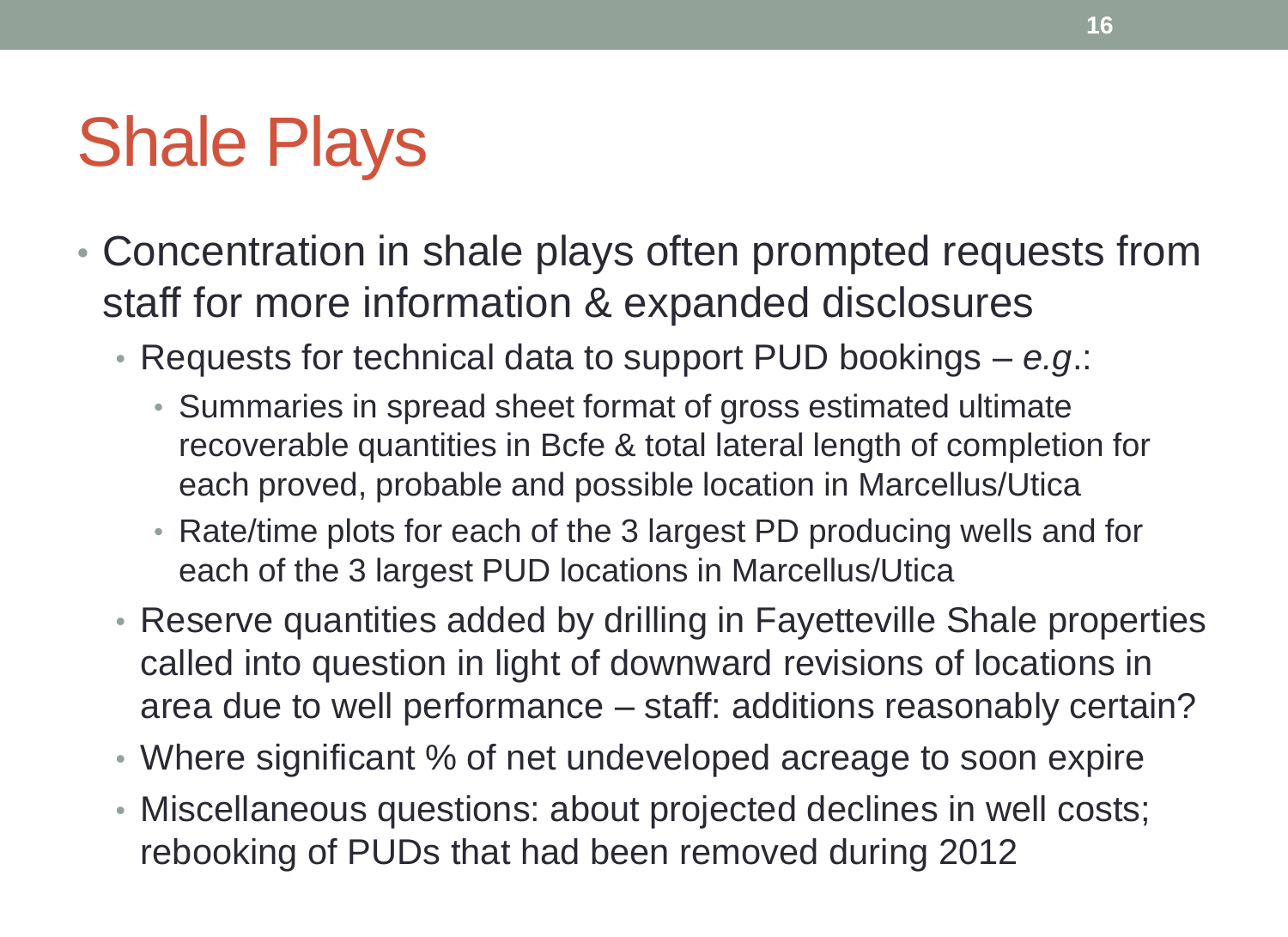#### **Derivatives**

- SEC: Improper accounting treatment of derivatives in financial statements and notes to financial statements
	- GAAP: commodity derivative instruments marked-to-market each period & changes in fair value = income/expense to P&L statement
	- If a true "accounting hedge," then only "ineffective" portion of hedge is reflected in the income statement for each period
	- Many E&P companies not electing/qualifying for hedge accounting
	- Many companies reclassified their realized gains and losses in the period realized (represented by periodic/final cash settlements from those settled derivatives) into revenue or expense lines in financials
	- Some companies presented total net gains/losses and total realized gains/losses on derivative instruments in order to better reflect actual net cash realized from transactions & provide more clarity on components of derivative fair value income/loss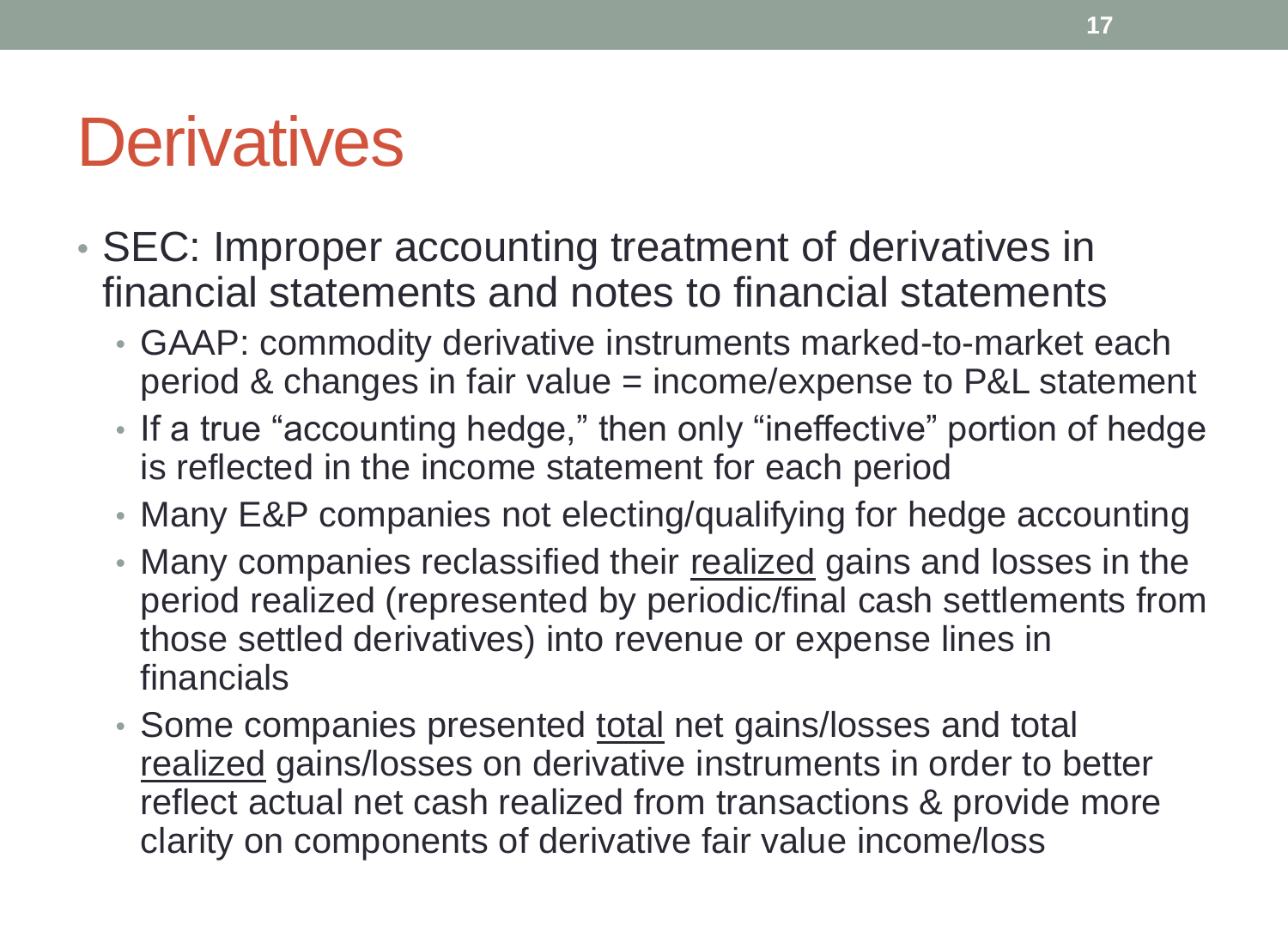#### **Derivatives**

- SEC guidance on derivatives not qualifying as hedges under GAAP: separate components of derivatives' fair value should not be presented in financials
	- May not present (i) realized gains/losses on derivatives and (ii) unrealized gains/losses on derivatives, as separate line items in financial statements or in notes to financial statements
	- Likewise, may not show only total net gains/losses on derivatives and realized gains/losses on derivatives
	- Such a presentation would not comply with GAAP, and would be considered a "non-GAAP financial measure"